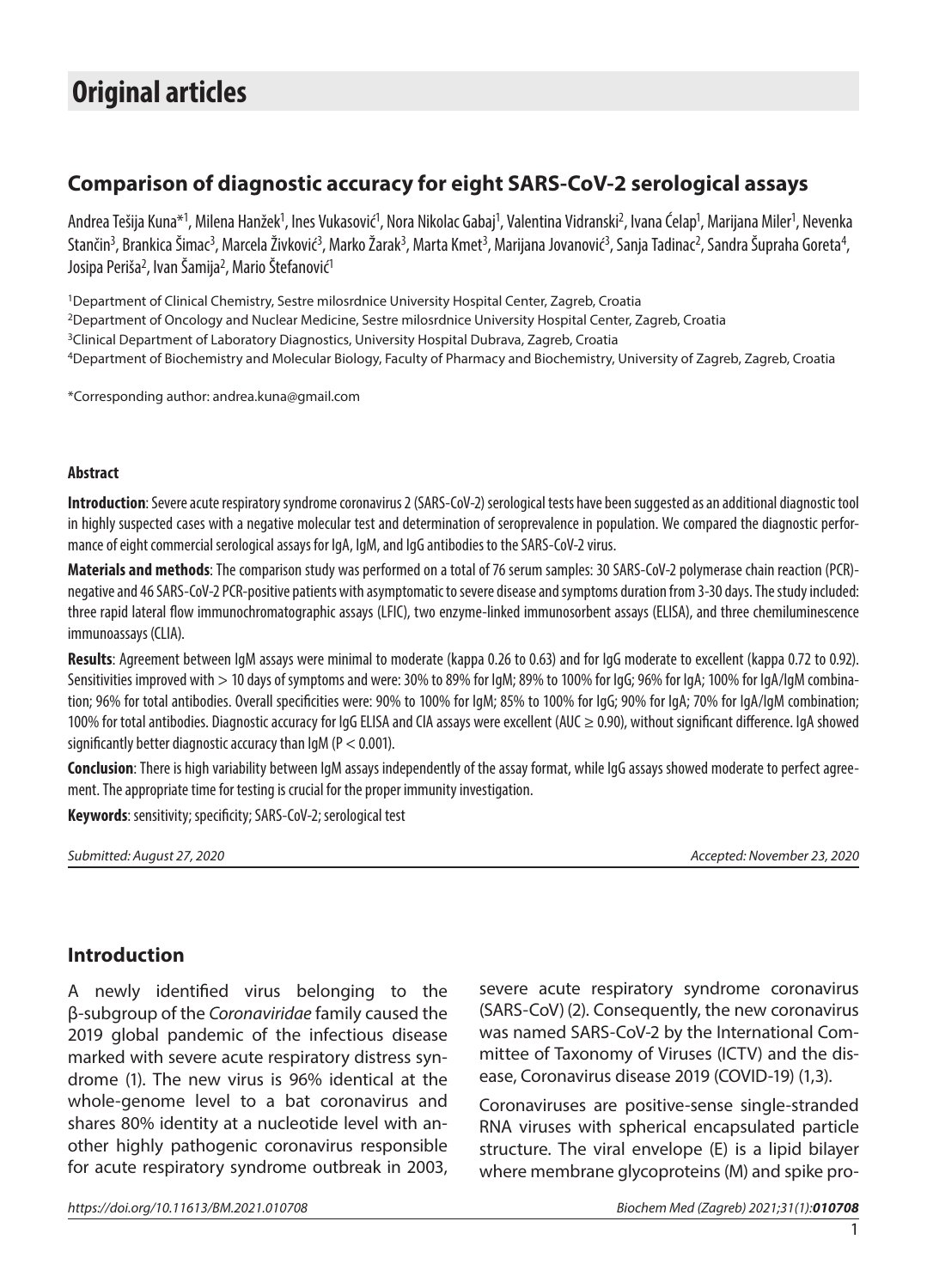teins (S) are anchored. The interior of the particle contains nucleocapsid (N) proteins bound to the RNA molecule (4). Spike glycoprotein is a transmembrane protein responsible for the crown-like appearance (corona) of the virus particle and contains two functional subunits: S1 and S2. The S1 subunit is responsible for binding to the host-cell receptor, angiotensin-converting enzyme 2 (ACE2) *via* receptor-binding domain (RBD), while the S2 subunit contains elements essential for fusion of the virus (1,4). The incubation period usually lasts from 4–6 days, with the onset of symptoms within 14 days in 95% of cases (1). Clinical presentation varies from asymptomatic through mild and moderate symptoms which include cough, fever, shortness of breath, asthenia, arthralgia, myalgia, anosmia, and ageusia to the very severe and critical cases of severe pneumonia, septic shock, and acute respiratory distress syndrome (ARDS) (1,5).

Currently, the gold standard for diagnosis of SARS-CoV-2 infection is the detection of the viral sequence by reverse transcriptase polymerase chain reaction (RT-PCR) on respiratory tract specimens (usually from the upper respiratory tract taken by oropharyngeal or nasopharyngeal swabs). Unfortunately, the sensitivity of this method is highly dependent on preanalytical and analytical variables such as the type of the specimen (upper or lower respiratory tract), sampling technique, the timing of the sampling, or conditions during transportation of the sample, and false-negative results can be attributed to all of these (1,6). According to current opinion, diagnostic use of serological tests has limited use as an additional aid to molecular testing for patients who are highly suspected for infection but repeatedly negative on molecular testing and in deciding on the discharge of patients recovered from COVID-19 but still RT-PCR positive (7). In an immunocompetent individual, the production of virus-specific host antibodies of IgA and IgM isotype is consistent with an acute phase infection, while IgG isotype appears with the later phase of infection. The diagnostic relevance of the serological test is highly dependent on the proper timing of sampling. However, the kinetics of immunologic response in SARS-CoV-2 infection is still unclear, as well as the duration of

 $\mathfrak{D}$ 

persistence and the protective role of circulating antibodies (8). Highly variable median seroconversion times across studies have been reported; for IgM 5–17 days and for IgG 6–14 days, which can be attributed to different study populations, the timing of sample, but also to different performances of the used assays (9).

In response to an urgency, a huge number of commercial serological tests in different formats have been rapidly developed with unknown or questionable clinical performance. This primarily refers to the numerous rapid easy-to-use devices offering combined detection of IgM and IgG antibodies to facilitate use outside of limited laboratory capacities. Unfortunately, many of these tests are not properly validated to accomplish the proposed role. There is an emerging number of articles with topics on the diagnostic performance of various SARS-CoV-2 serological assays including rapid test devices and newly developed assays of standard format like enzyme-linked immunosorbent assays (ELISA) and chemiluminescence immunoassays (CLIA) (10-14).

Our study aimed to compare the diagnostic performance of eight different commercial serological assays for the detection of IgA, IgM, and IgG antibodies to the SARS CoV-2 virus with three assays compared for the first time to other assays included in the study.

## **Materials and methods**

## **Subjects**

The diagnostic accuracy and comparison study were performed in June 2020 in the Department of Clinical Chemistry and the Laboratory of Department of Oncology and Nuclear Medicine Sestre Milosrdnice University Hospital Centre, Zagreb. The collection of samples was performed during April and May 2020 in Sestre Milosrdnice University Hospital Centre and Clinical Department of Laboratory Diagnostics, University Hospital Dubrava, Zagreb. The inclusion criteria were the availability of the SARS-CoV-2 RT-PCR result and anamnestic data. This study was done using leftover serum samples from routine chemistry testing, taken ei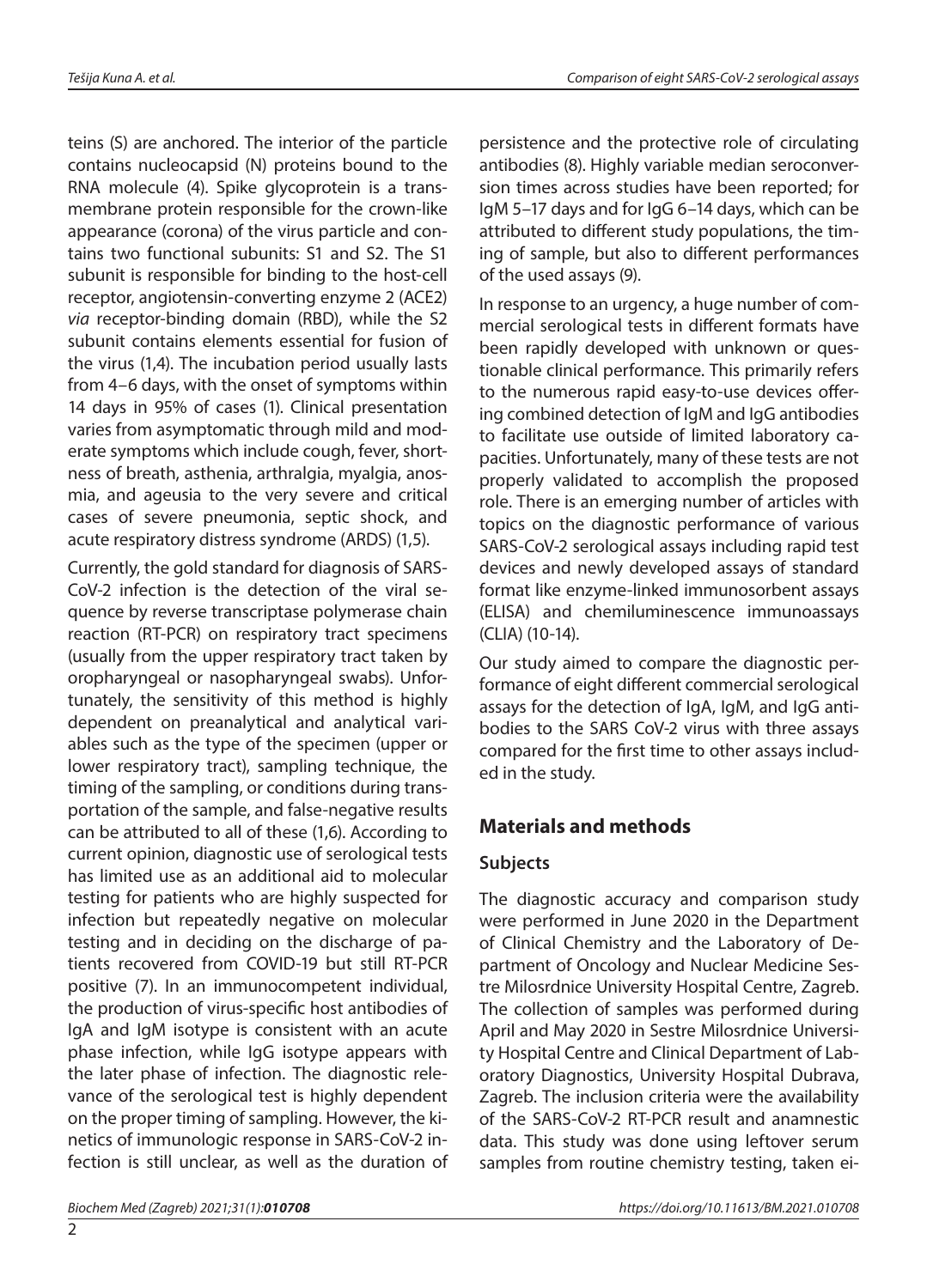ther the same day when the patients were referred to the RT-PCR SARS-CoV-2 testing or during the hospitalization due to the COVID-19 disease. A total of 76 samples were included: 30 samples from SARS-CoV-2 RT-PCR-negative patients and 46 SARS-CoV-2 RT-PCR-positive patients (32 in case of Lumiquick rapid test IgM/IgG). The sera were stored at - 80 °C until analysis. Repetitive thawing was avoided. The clinical presentation among the patients in the positive group was different (from asymptomatic to very severe) as well as the duration of the symptoms (from 3 to 30 days). Eleven persons (11/46) were asymptomatic, 27 out of 46 had symptoms lasting longer than 10 days and 8 out of 46 had symptoms lasting shorter than 10 days. For one patient, data on the duration of symptoms were not completely clear in the sense that could be classified with certainty as less than or more than 10 days. For 10 out of 11 asymptomatic persons, the blood sampling was performed one day after the RT-PCR confirmed infection. SARS-CoV-2 PCR-negative patients ( $N = 30$ ) included the patients referred for RT-PCR SARS-CoV-2 testing before hospitalization in Sestre Milosrdnice University Hospital Centre due to different indications and did not have symptoms associated with COVID-19 nor evidence of the previous SARS-CoV-2 infection.

The Ethical Board of the Sestre Milosrdnice University Hospital Centre approved the study.

## **Methods**

#### *Serological assays*

Eight different serological tests for IgA, IgM, or IgG antibodies to SARS CoV-2 virus detection were compared. Three of them were rapid lateral flow immunochromatographic assays (LFIC): Biozek CO-VID-19 IgG/IgM Rapid cassette (Biozek medical, Inzek B.V., Apeldoorn, The Netherlands), Encode COVID-19 IgG/IgM Rapid test device (Zhuhai Encode Medical Engineering Co., Zhuhai, China), and Lumiquick rapid test IgM/IgG (LumiQuick Diagnostics, Santa Clara, USA). Two of them were ELISA tests: Euroimmun IgA/IgG Anti-SARS-CoV-2 (Euroimmun, Lübeck, Germany), and ELISA Vircell IgM+IgA/IgG (Vircell, S. L. Parque Tecnologico de la Salud, Spain). Three fully automated assays were: the CLIA MAGLUMI 2019-nCoV IgG/IgM on Snibe Maglumi 800 analyser (both Snibe, Shenzhen New Industries Biomedical Engineering, Shenzhen, China), chemiluminescent microparticle immunoassay (CMIA) Abbott SARS-CoV-2 IgG on Abbott Architect i2000SR analyser (both Abbott Laboratories, Abbott Park, Chicago, USA) and electrochemiluminescence immunoassay (ECLIA) Roche Elecsys Anti-SARS-CoV-2 total antibody assay on Cobas e601 analyser (both Roche Diagnostics, Santa Clara, USA). All assays have an *in-vitro* diagnostics certificate (CE-IVD). Detailed assay specifications are given in Table 1. All assays were performed according to the manufacturer's instructions. For each method and every run, the quality control recommended by the manufacturer was performed. The results of all quality control were within the recommended range.

Eight borderline positive results obtained with Vircell IgM+IgA/IgG ELISA assay were excluded from statistical analysis since we were not able to repeat the test according to the manufacturer's suggestion. Lateral flow immunochromatographic tests were performed by 4 operators and the result was always interpreted by the same operator who performed the test. In the case of a faint band, the result was defined by the consensus between two observers to minimize the visual error effect.

#### *Real-time reverse transcription PCR*

Ribonucleic acid was extracted from clinical specimens (nasopharyngeal swabs) with the viral RNA mini kit (Qiagen, Hilden, Germany) following the original manufacturer protocol.

The presence/absence of E and RdRp genes was determined by RT-PCR using the protocol previously published by Corman *et al.* (15). Briefly, a 20 µL reaction contained 5 µL RNA and 15 µL reaction mix (5 µL 4x TaqMan fast Virus 1-Step Master Mix (Applied Biosystems, Vilnius, Lithuania); E\_Sarbeco\_F1 and E\_Sarbeco\_R2 (final concentration 400 nM); E\_Sarbeco\_P1 (final concentration 200 nM); RdRP\_SARSr\_F2 and RdRP\_SARSr\_R1 (final concentration 400 nM); RdRP\_SARSr\_P1 and RdRP\_SARSr\_ P2 (final concentration 200 nM)). All primers were synthesized by Invitrogen (Darmstadt, Germany)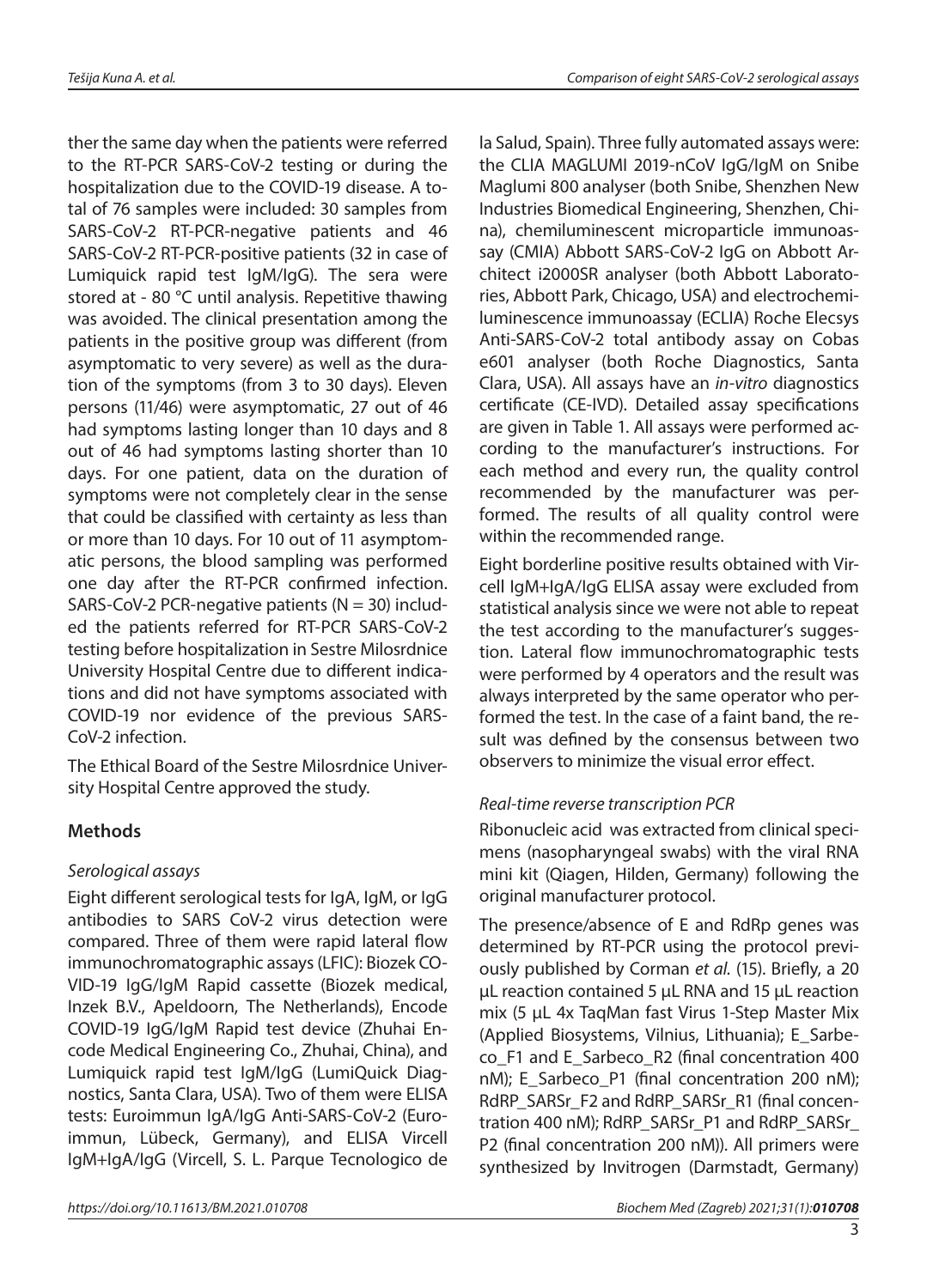| Anti-SARS-CoV-2<br><b>Elecsys</b>                   | Total antibodies                        | ECLIA  | 72 hours                                 | 200                            | serum, plasma                 | $\Omega$                          | ≨                  | $\overline{c}$              | cut-off index<br>qualitative,<br>$\widehat{c}$ | $\frac{0}{2}$        | ≨                    | $\geq 1.0$                                                                        | nucleocapsid Ag<br>recombinant                                                                               | serum pool                                                                                                                              |
|-----------------------------------------------------|-----------------------------------------|--------|------------------------------------------|--------------------------------|-------------------------------|-----------------------------------|--------------------|-----------------------------|------------------------------------------------|----------------------|----------------------|-----------------------------------------------------------------------------------|--------------------------------------------------------------------------------------------------------------|-----------------------------------------------------------------------------------------------------------------------------------------|
| SARS-CoV-2 IgG<br><b>Abbott</b>                     | <u>و</u>                                | CMIA   | until expiration<br>date                 | 100 or 500                     | serum, plasma                 | 75                                | ≨                  | 29                          | qualitative, ratio                             | $\frac{4}{14}$       | ₹                    | $\geq 1.4$                                                                        | nucleocapsid<br>protein                                                                                      | cell-free, human<br>anti-SARS-CoV-2<br>blood-derived<br>inactivated,<br>reactive for<br>material,<br><u>b</u> o                         |
| MAGLUMI 2019-nCoV 1gG/1gM                           | 9G<br>Mpl                               | A⊔A    | 6 weeks                                  | 100                            | serum, plasma                 | $\overline{c}$                    | 1:9                | 35                          | qualitative, AU/mL                             | $\frac{0}{2}$        | ≨                    | $\geq 1.0$                                                                        | 2019-nCoV recombinant antigen                                                                                | 2019-nCoV lgG,<br>negative IgG<br>positive<br>2019-nCoV IgM,<br>negative IgM<br>positive                                                |
|                                                     | 9q                                      |        |                                          |                                |                               |                                   | 1:100              |                             |                                                | $\frac{4}{\sqrt{2}}$ | $^{4-6}$             | $\frac{6}{2}$                                                                     |                                                                                                              | positive and<br>human IgG,<br>lgG cut-off<br>negative<br>controls<br>human                                                              |
|                                                     | Vircell IgM+IgA/IgG<br>ELISA<br>lgA+lgM |        | until expiration date                    | 96                             | serum, plasma                 | S                                 | 1:21               | 120                         | semiquantitative, antibody<br>index (AI)       | $\frac{6}{5}$        | $6 - 8$              | $^{\circ}$<br>$\wedge$                                                            | SARS CoV-2 inactivated antigen                                                                               | IgM+IgAcut-off<br>positive and<br>negative<br>controls,<br>lgM+lgA<br>control<br>human                                                  |
| Euroimmun IgA/IgG_<br>Anti-SARS-CoV-2               | <u>ig</u>                               | ELISA  | until expiration date                    | 96                             | serum, plasma                 | $\overline{c}$                    | 1:101              | <b>120</b>                  | semiquantitative, ratio                        | 0.8                  | $\ge 0.8$ to $< 1.1$ | $\frac{1}{2}$                                                                     | S1 domain of the spike protein<br>recombinantly in the human<br>of SARS-CoV-2 expressed<br>cell line HEK 293 | within the kit)<br>positive and<br>human IgG<br>(provided<br>negative<br>controls                                                       |
|                                                     | $\mathbb{R}$                            |        |                                          |                                |                               |                                   |                    |                             |                                                |                      |                      |                                                                                   |                                                                                                              | within the kit)<br>positive and<br>human IgA<br>(provided<br>negative<br>controls                                                       |
| Lumiquick rapid<br>test                             | 9G<br>Μpl                               | Ĕ      | until expiration<br>date                 | 25                             | serum, plasma<br>whole blood, | $\sim$                            | ≨                  | 15 (for both<br>antibodies) | qualitative                                    | control line only    | ≸                    | $line + 19G$<br>control<br>Line<br>control<br>$line +$<br>lgM<br>line             | not-specified                                                                                                | proper liquid flow<br>through the strip<br>and indicates the<br>test is functional<br>confirm that the<br>$\overline{c}$<br>controlline |
| IgM Rapid test<br>COVID-19 IgG/<br>ENCODE<br>device | <b>Do</b><br>ΙgΜ                        | š      | ₹                                        | 25                             | serum, plasma<br>whole blood, | 10 (for both<br>antibodies)       | ≸                  | 10 (for both<br>antibodies) | qualitative                                    | control line only    | ₹                    | control<br>$-\frac{56}{7}$<br><u>e</u><br>Ĵ<br>control<br>$line +$<br>Μbl<br>line | not-specified                                                                                                | test is functional<br>the proper liquid<br>flow through the<br>confirm that the<br>control line to<br>and indicates<br>strip            |
| Biozek COVID-19<br>IgG/IgM Rapid<br>cassette        | 9q<br>$\mathbb{Z}$                      | Ĕ      | $\stackrel{\triangle}{\geq}$             | $\overline{\mathrm{S}}$        | serum, plasma<br>whole blood, | 10 (for both<br>antibodies)       | ≸                  | 10 (for both<br>antibodies) | qualitative                                    | control line only    | ≸                    | lgG line<br>control<br>$line +$<br>control<br>$line +$<br>lgM<br>line             | not-specified                                                                                                | proper liquid flow<br>and indicates the<br>through the strip<br>test is functional<br>confirm that the<br>control line to               |
| Assay                                               | Parameter                               | Method | opening<br>Reagent<br>stability<br>after | number per<br>one pack<br>Test | Specimens                     | volume per<br>test (µL)<br>Sample | dilution<br>Sample | duration<br>(min)<br>Test   | Result type,<br>units                          | Negative<br>result   | Borderline<br>result | Positive<br>result                                                                | Antigen                                                                                                      | material<br>Control                                                                                                                     |

#### **TABLE 1.** Detailed assay specifications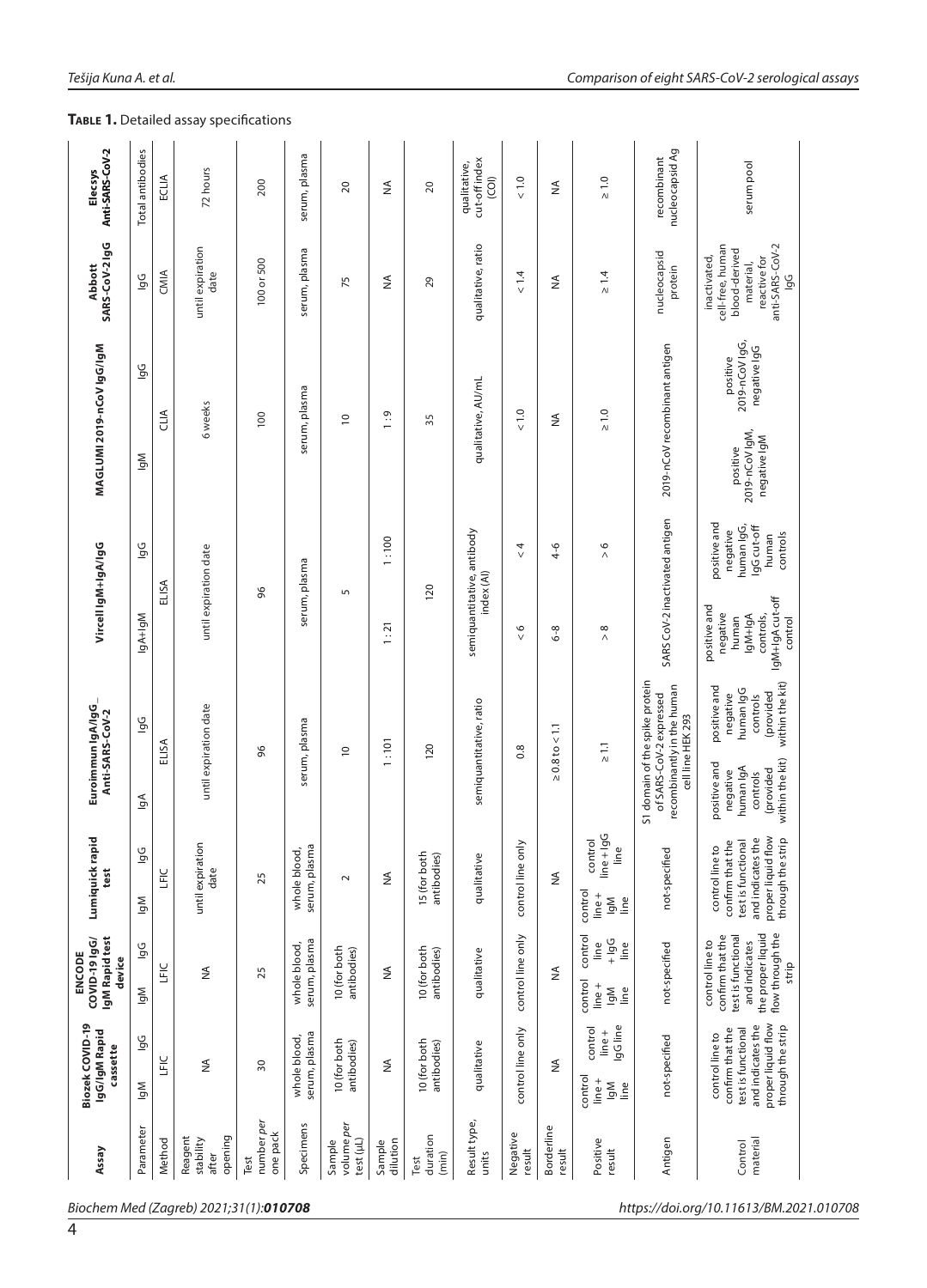|                                                     | TABLE 1. Continued                                                                                                                                                                                                                                                                                                                                              |                                                                                                                                                                    |                                                                                                                                                                                                                                                                                                   |                                                                |                                                                           |
|-----------------------------------------------------|-----------------------------------------------------------------------------------------------------------------------------------------------------------------------------------------------------------------------------------------------------------------------------------------------------------------------------------------------------------------|--------------------------------------------------------------------------------------------------------------------------------------------------------------------|---------------------------------------------------------------------------------------------------------------------------------------------------------------------------------------------------------------------------------------------------------------------------------------------------|----------------------------------------------------------------|---------------------------------------------------------------------------|
| Anti-SARS-CoV-2<br>Elecsys                          | E. coli, Toxoplasma<br>HIV, Influenza A<br>and B, Influenza<br>HSV, HTLV Type<br>CMV, EBV, HAV,<br>HBV, HCV, HDV,<br>Rubella, VZV,<br>1 and 2, RSV,<br>Picornavirus,<br>adenovirus,<br>(unknown),<br>gondii                                                                                                                                                     | pharmaceutical<br>RF, haemolysis,<br>$>1200$ ng/mL,<br>compounds<br>bilirubin,<br>biotin                                                                           | 7-13 d: 88.1%<br>$0 - 6$ d: 65.5%<br>$> 14$ d: $100%$                                                                                                                                                                                                                                             | 99.81%                                                         | not reported                                                              |
| <b>SARS-CoV-21gG</b><br>Abbott                      | Toxoplasma gondii<br>pneumoniae, CMV,<br>Influenza, Listeria<br>measles, mumps<br>Candida albicans,<br>E.coli, EBV, HAV,<br>HBV, HCV, HEV,<br>HIV, HSV, HTLV;<br>virus, Neisseria<br>Parvovirus B19<br>gonorrhoeae,<br>Plasmodium<br>trachomatis,<br>Rubella, VZV<br>Falciparum,<br>Treponema<br>burgdorferi,<br>Chlamydia<br>Chlamydia<br>pallidum<br>Borrelia | heterophilic<br>antibodies<br>RF, HAMA,                                                                                                                            | 8-13 d: 91.18%<br>$\geq 14$ d: $100\%$<br>3-7 d: 50%<br>< 3 d: 0%                                                                                                                                                                                                                                 | prepandemic samples: 99.6%;<br>other respiratory illness: 100% | 5.9%; pos. control:<br>neg.control:<br>1.2%                               |
|                                                     | adenovirus, EBV,<br>Monilia albicans<br>parainfluenza<br>measles virus,<br>virus A and B,<br>CMV, VZV, M.<br>pneumoniae,<br>pneumoniae,<br>Chlamydia<br>virus, RSV,<br>Influenza                                                                                                                                                                                |                                                                                                                                                                    |                                                                                                                                                                                                                                                                                                   |                                                                | neg.control:not<br>reported; pos.<br>control: 8.68%                       |
| MAGLUMI 2019-nCoV 1gG/1gM                           | adenovirus, EBV,<br>Monilia albicans<br>parainfluenza<br>measles virus,<br>virus A and B,<br>CMV, VZV, M.<br>pneumoniae,<br>pneumoniae,<br>Chlamydia<br>virus, RSV,<br>Influenza                                                                                                                                                                                | bilirubin > 684 µmol/L triglycerides<br>g/L, anti-mitochondria antibody > 1<br>$HAMA > 30$ ng/mL, $RF > 1500$ U/mL,<br>> 11.3 mmol/L, haemoglobin > 20             | : 64 (titre), total $\lg G$ > 16.0 $g/L$ , total<br>$lgM > 2.8$ $g/L$ , drugs<br>97.33%<br>91.21%<br>neg.control: not<br>control: 8.65%<br>reported; pos.<br>78.65%<br>97.5%<br>depending on<br>ratio: 3.92 to<br>$g$ lobulins > 60 $g/L$ , albumin ><br>not specified<br>not specified<br>60 g/L |                                                                |                                                                           |
|                                                     | Chlamydophila<br>Parainfluenza<br>pneumophila,<br>virus 1, 2 and<br>virus A and B,<br>Aadenovirus,<br>pneumoniae,<br>pneumoniae,<br>3, influenza<br>Legionella<br>Coxiella<br>burnetii,<br><b>RSV</b><br>Ź.                                                                                                                                                     |                                                                                                                                                                    |                                                                                                                                                                                                                                                                                                   |                                                                |                                                                           |
| Vircell IgM+IgA/IgG                                 | Chlamydophila<br>adenovirus, M.<br>virus A and B,<br>pneumophila,<br>pneumoniae,<br>pneumoniae,<br>Legionella<br>Influenza<br>Coxiella<br>burnetii,<br><b>RSV</b>                                                                                                                                                                                               | mmol/L; bilirubin > 1026 µmol/L,<br>ANA interference, haemoglobin<br>$> 8.5$ g/L; triglycerides $> 22.6$<br>tributirin > 11 g/L, gamma<br>cholesterol > 15 mmol/L, |                                                                                                                                                                                                                                                                                                   |                                                                | depending on<br>ratio: 3.93 to<br>4.74                                    |
| Euroimmun IgA/IgG<br>Anti-SARS-CoV-2                | SARS-CoV(-1)<br>HCoV-HKU1,<br>HCoV-OC43<br>HCoV-NL63,<br>HCoV-229E,<br>MERS-CoV,                                                                                                                                                                                                                                                                                | triglycerides > 22.6 mmol/L;<br>haemoglobin > 10 g/L;<br>bilirubin > 684 µmol/L                                                                                    | 10-20 d: 87.5%<br>$\leq 10$ d: 22.4%<br>$\geq$ 21 d: 100%                                                                                                                                                                                                                                         | 99.3%                                                          | depending on<br>ratio: 5.7 to<br>16.2                                     |
|                                                     | $SARS-CoV(-1)$<br>HCoV-HKU1,<br>HCoV-OC43.<br>HCoV-NL63,<br>HCoV-229E,<br>MERS-CoV,                                                                                                                                                                                                                                                                             |                                                                                                                                                                    | 10-20 d:<br>$\leq 10$ d:<br>44.8%<br>$\geq 21$ d:<br>100%<br>100%                                                                                                                                                                                                                                 | 90.5%                                                          | on ratio: 6.5<br>depending<br>to 16.1                                     |
| Lumiquickrapid<br>test                              | not-specified                                                                                                                                                                                                                                                                                                                                                   | haemoglobin > 10<br>g/L;triglycerides<br>$>$ 37.0 mmol/L;<br>bilirubin $> 342$<br>$RF > 80$ lu/ml,<br><b>Huunol/L</b>                                              | 85.1%                                                                                                                                                                                                                                                                                             | 99.3%                                                          | not specified                                                             |
|                                                     |                                                                                                                                                                                                                                                                                                                                                                 |                                                                                                                                                                    | 86.5%                                                                                                                                                                                                                                                                                             | 99.7%                                                          |                                                                           |
| IgM Rapid test<br>COVID-19 IgG/<br>ENCODE<br>device | not-specified                                                                                                                                                                                                                                                                                                                                                   | not-specified                                                                                                                                                      | 92.8%<br>4-7 d:<br>$1-3$ d:<br>> 8 d<br>16%<br>90%                                                                                                                                                                                                                                                | 100%                                                           | not specified                                                             |
|                                                     |                                                                                                                                                                                                                                                                                                                                                                 |                                                                                                                                                                    | 4-7 d:<br>$1-3$ d:<br>$> 8$ d:<br>16%<br>87%<br>90%                                                                                                                                                                                                                                               | 100%                                                           |                                                                           |
| Biozek COVID-19<br>IgG/IgM Rapid<br>cassette        | not-specified                                                                                                                                                                                                                                                                                                                                                   | not-specified                                                                                                                                                      | 100%<br>85%                                                                                                                                                                                                                                                                                       | 98%<br>96%                                                     | not specified                                                             |
| Assay                                               | evaluation<br>reactivity<br>Cross-                                                                                                                                                                                                                                                                                                                              | -ference<br>Inter-                                                                                                                                                 | (depending<br>if available)<br>symptoms,<br>Sensitivity<br>onset of<br>of days<br>after                                                                                                                                                                                                           | Specificity                                                    | -ducibility<br>precision,<br>or within<br>Repro-<br>CV %<br>$\frac{1}{6}$ |

*https://doi.org/10.11613/BM.2021.010708 Biochem Med (Zagreb) 2021;31(1):010708*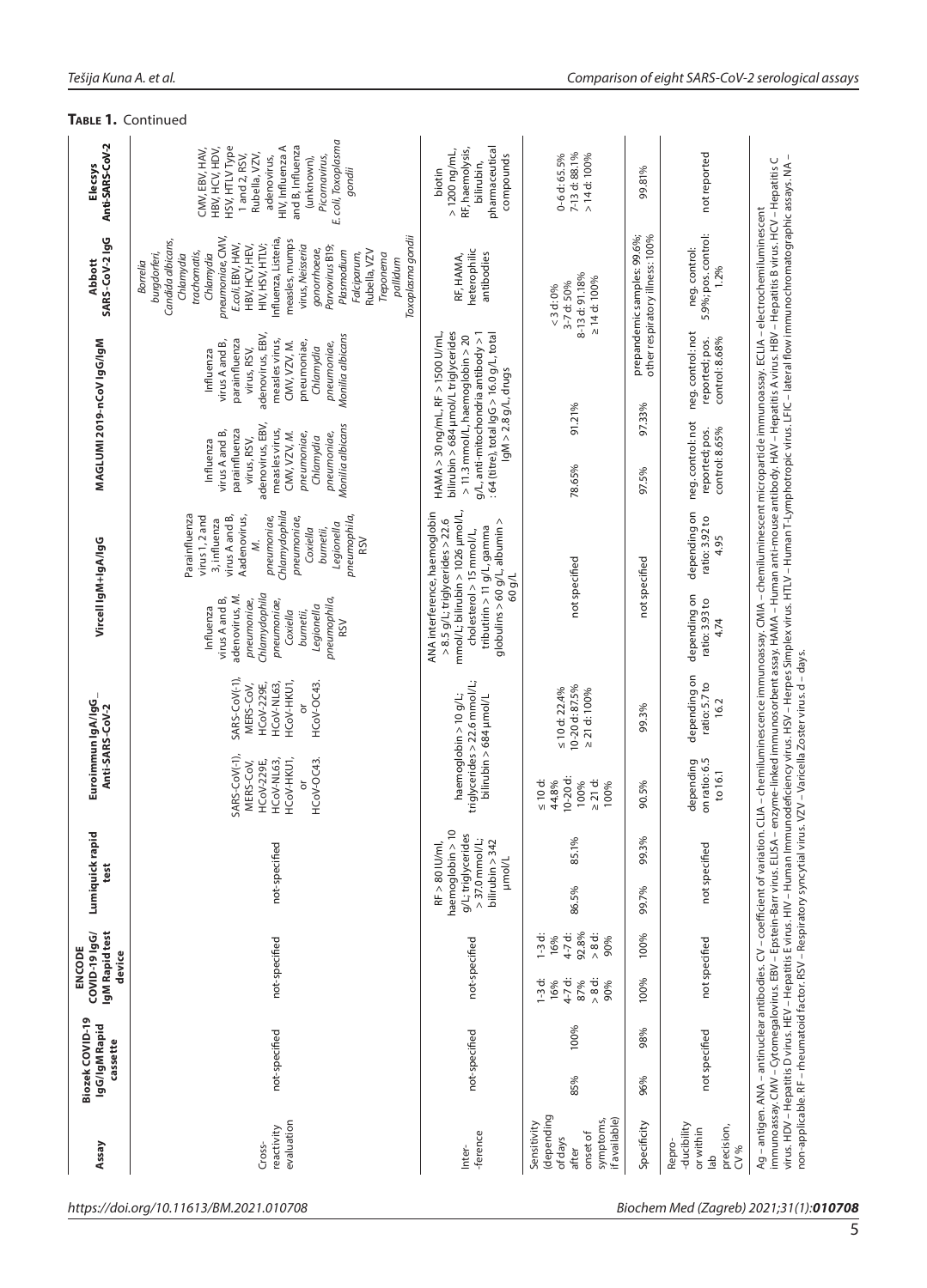while probes were provided by AB (Applied Biosystems, Vilnius, Lithuania). Real-time reverse transcription PCR was performed on ABI 7500 (Applied Biosystems, Vilnius, Lithuania) using the following protocol: reverse transcription 5 min at 50 °C followed by 20 s at 95 °C and then 45 cycles of 15 s at 95 °C and 30 s at 58 °C. All patient samples, negative and positive controls were done in two replicates for both tested genes.

#### **Statistical analysis**

For all tests, specificity and sensitivity with corresponding 95% confidence intervals (95%CI) were calculated. Kappa statistic was calculated to investigate agreement in positive/negative categorization between tests. Interpretation of Cohen's kappa coefficient is as follows: 0.0–0.20 no agreement; 0.21–0.39 minimal agreement; 0.40–0.59 weak agreement; 0.60–0.79 moderate agreement; 0.80– 0.90 strong agreement; > 0.90 almost perfect agreement (16). As ELISAs and chemiluminescence test results could be reported as a numerical value, we performed receiver operating characteristic (ROC) curve analysis to investigate whether acceptance of the cut-offs obtained by the ROC curve analyses could improve the diagnostic performance of the assays in comparison to manufacturer provided cut-off (17). Statistical analysis was performed on the whole group of RT-PCR positive individuals and those with  $> 10$  days of symptoms duration but not on those with < 10 days of symptoms duration due to the small number of cases (N = 18). P value less than 0.05 was considered statistically significant. Statistical analysis was performed using the Medcalc Statistical Software version 19.1.5 (MedCalc Software Ltd, Ostend, Belgium).

## **Results**

Overall sensitivity for IgM ranged from as low as 28% up to 80%, for IgG from 76% up to 91%, and for IgA 87%. When the duration of symptoms > 10 days was taken into consideration, improvement of sensitivity was obtained for all assays. Specificity for IgG ranged from 85% to 100% and was generally higher in comparison to other isotypes from the same manufacturer, while for IgM ranged from 90% to 100%, and for IgA, it was 90%. Sensitivities and specificities for each assay, including the combination of isotypes, are presented in Table 2.

When the combined measurement of IgG, IgM, and IgA was taken into consideration in comparison to individual measurement, the improvement of sensitivities occurred for both ELISA assays but at the expense of specificity compared to the determination of IgG alone (Table 2). For CLIA assay, the diagnostic accuracy of combined measurement was equal to IgG alone, while for all LFIC assays did not improve the sensitivity and lowered the specificity in comparison to IgG alone. Agreement in positive/negative result categorization between assays is generally poorer for IgM (Table 3) than for IgG (Table 4) with the minimum level of agreement in 3, weak in 2, and moderate in only 1 case of comparison. Kappa coefficients for IgG agreement ranged from a moderate level of agreement in 10 comparisons, strong in 9, and almost perfect in 2 comparisons.

ROC curve analysis revealed excellent diagnostic accuracy for IgG isotype for all four tested methods, with the area under the curve (AUC)  $\geq$  0.90 for all methods (Table 5). Also, the pairwise comparison of ROC curves did not show a significant difference between AUC values (P values from 0.086 to 0.894). When only the patients with symptoms duration > 10 days were included, the diagnostic accuracy of all four methods measuring SARS CoV-2 IgG isotype further improved, still without significant differences between methods (P values from 0.360 to 0.800).

ROC analysis for the methods measuring individual or combined markers of acute phase infection (IgA and IgM) revealed excellent diagnostic accuracy for IgA alone and a combination of IgA + IgM, while for IgM alone it was at the level of good accuracy (Table 5). In line with this, pairwise comparison of ROC curves showed significantly better diagnostic accuracy for IgA in comparison to IgM ( $P < 0.001$ ) while combined measurement of IgA and IgM had no added value in comparison to IgA alone ( $P = 0.912$ ). Diagnostic accuracy improved when only the pa-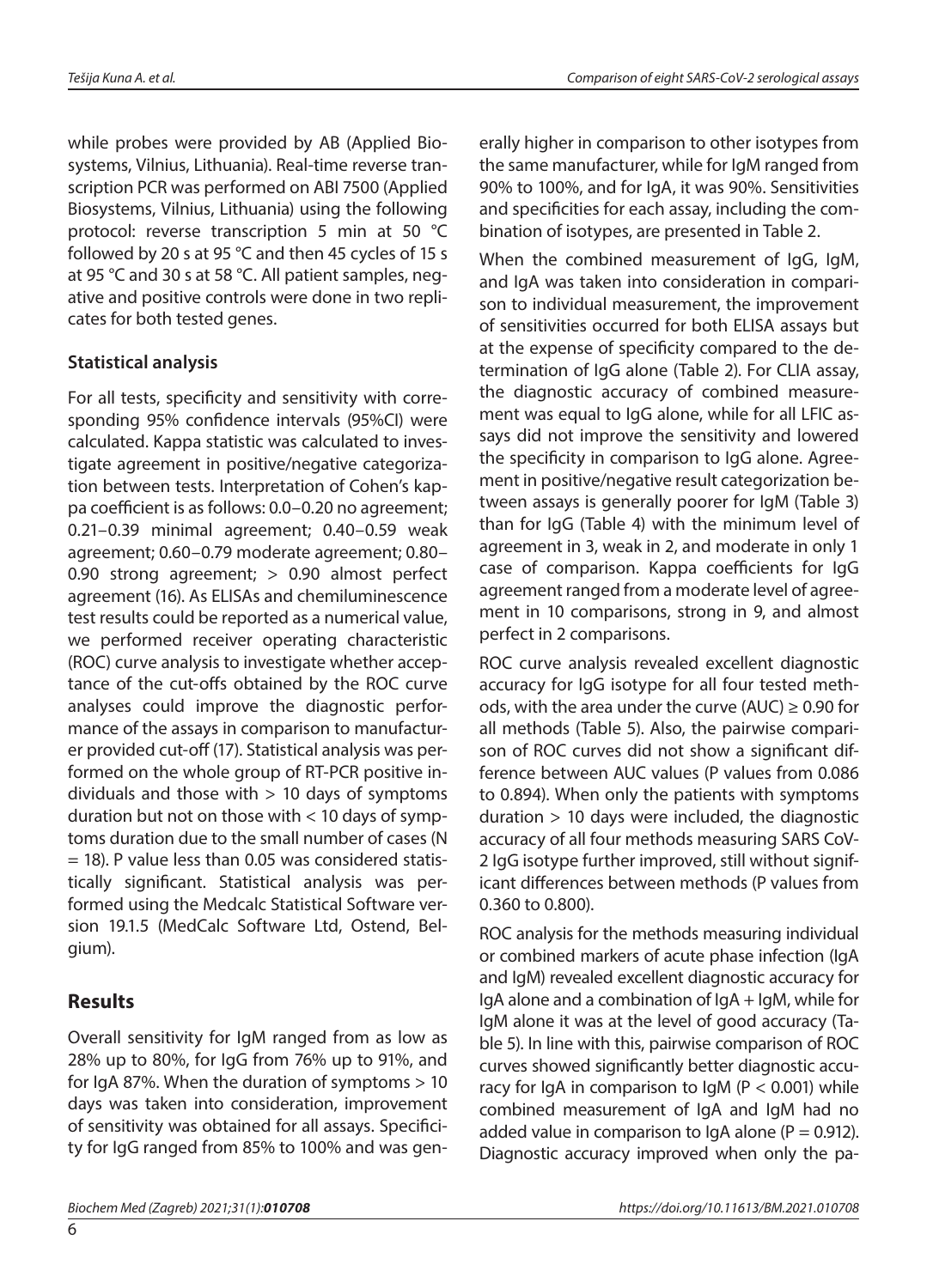**Table 2.** Sensitivities and specificities of eight SARS-CoV-2 serological assays, including combined immunoglobulin isotype detection

| <b>Method</b> | <b>Assay</b>                                 | <b>Immunoglobulin</b><br>isotype | Sensitivity (%)<br>(95%CI) | Sensitivity (%)<br>(95%CI)<br>$> 10$ days of<br>symptoms duration | Specificity (%)<br>(95%CI) |
|---------------|----------------------------------------------|----------------------------------|----------------------------|-------------------------------------------------------------------|----------------------------|
|               |                                              | M                                | $80(66 - 91)$              | 89 (71-98)                                                        | 97 (83-100)                |
|               | ENCODE COVID-19 IgG/IgM<br>Rapid test device | G                                | $80(66 - 91)$              | 89 (71-98)                                                        | 100 (88-100)               |
|               |                                              | $G + M$                          | $80(66 - 91)$              | 89 (71-98)                                                        | 97 (83-100)                |
|               |                                              | M                                | $28(16-44)$                | $30(14-50)$                                                       | 90 (74-98)                 |
| LFIC          | Biozek COVID-19 IgG/IgM<br>Rapid casette     | G                                | $76(61-87)$                | 89 (71-98)                                                        | 100 (88-100)               |
|               |                                              | $G + M$                          | $76(61-87)$                | $90(71-98)$                                                       | $90(74-98)$                |
|               |                                              | M                                | 47 $(29-65)$ *             | 53 $(29 - 76)^{+}$                                                | $90(74-98)$                |
|               | Lumiquick rapid test                         | G                                | 91 $(75-98)^*$             | $100(82 - 100)^{+}$                                               | 93 (78-99)                 |
|               |                                              | $G + M$                          | 91 $(75-98)$ *             | $100(82-100)^{+}$                                                 | $90(74-98)$                |
|               |                                              | Α                                | 87 (74-95)                 | $96(81-100)$                                                      | $90(74-98)$                |
|               | Euroimmun IgA/IgG<br>Anti-SARS-CoV-2         | G                                | $80(66 - 91)$              | 100 (87-100)                                                      | 93 (78-99)                 |
| <b>ELISA</b>  |                                              | $A + G$                          | 94 (82-99)                 | 100 (87-100)                                                      | $83(65-94)$                |
|               |                                              | A/M                              | $96(85-100)$               | 100 (87-100)                                                      | 70 (50-86) <sup>‡</sup>    |
|               | Vircell COVID-19 ELISA<br>lgM+lgA/lgG        | G                                | 89 (76-96) <sup>§</sup>    | $96(81-100)$                                                      | $85(65-96)$                |
|               |                                              | $A/M + G$                        | $96(85-100)$               | 100 (87-100)                                                      | $64(43-82)$                |
| <b>CIA</b>    |                                              | M                                | 44 (29-59)                 | $56(35-75)$                                                       | 100 (88-100)               |
|               | MAGLUMI 2019-nCoV IgG/<br>lgM                | G                                | 87 (74-95)                 | 93 (76-99)                                                        | 100 (88-100)               |
|               |                                              | $M + G$                          | 87 (74-95)                 | 93 (76-99)                                                        | 100 (88-100)               |
| <b>CMIA</b>   | Abbott SARS-CoV-2 IgG                        | G                                | 78 (64-89)                 | 96 (81-100)                                                       | 100 (88-100)               |
| <b>ECLIA</b>  | Elecsys Anti-SARS-CoV-2                      | A/M/G                            | 89 (76-96)                 | $96(81-100)$                                                      | 100 (88-100)               |

LFIC – lateral flow imunochromatography. ELISA – enzyme-linked immunosorbent assay. CIA – chemiluminescent immunoassay. CMIA – chemiluminescent microparticle immunoassay. ECLIA – electrochemiluminescent immunoassay. RT-PCR – reverse transcriptase polymerase chain reaction. \*PCR-positive N = 32. <sup>†</sup>PCR-positive > 10 days of symptoms duration N = 19. <sup>‡</sup>PCR-negative N = 27 due to exclusion of the bordeline positives. <sup>§</sup>PCR-positive N = 45 due to exclusion of the bordeline positives. <sup>∥</sup>PCR-negative  $N = 26$  due to exclusion of the bordeline positives. <sup>1</sup>PCR-negative  $N = 25$  due to exclusion of the bordeline positives.

**Table 3.** Agreement of result categorization between assays for IgM isotype

|                                                        | Biozek COVID-19 IgG/IgM<br><b>Rapid casette</b> | Lumiquick rapid test                        | MAGLUMI 2019-nCoV IgG/IgM /<br><b>Snibe</b> |  |  |
|--------------------------------------------------------|-------------------------------------------------|---------------------------------------------|---------------------------------------------|--|--|
|                                                        | Agreement (%),<br>Kappa coefficient (95%CI)     | Agreement (%),<br>Kappa coefficient (95%CI) | Agreement (%),<br>Kappa coefficient (95%CI) |  |  |
| <b>ENCODE COVID-19</b><br>IgG/IgM Rapid test<br>device | 63.<br>$0.26(0.09)$ to $0.44$ )                 | 74.<br>$0.46$ (0.25 to 0.68)                | 76,<br>$0.53(0.36 \text{ to } 0.70)$        |  |  |
| <b>Biozek COVID-19</b><br>IgG/IgM Rapid<br>casette     |                                                 | 85,<br>$0.63$ (0.41 to 0.85)                | 74.<br>$0.28$ (0.03 to 0.52)                |  |  |
| Lumiquick rapid test                                   |                                                 |                                             | 69,<br>$0.24$ (-0.02 to 0.50)               |  |  |

*https://doi.org/10.11613/BM.2021.010708 Biochem Med (Zagreb) 2021;31(1):010708*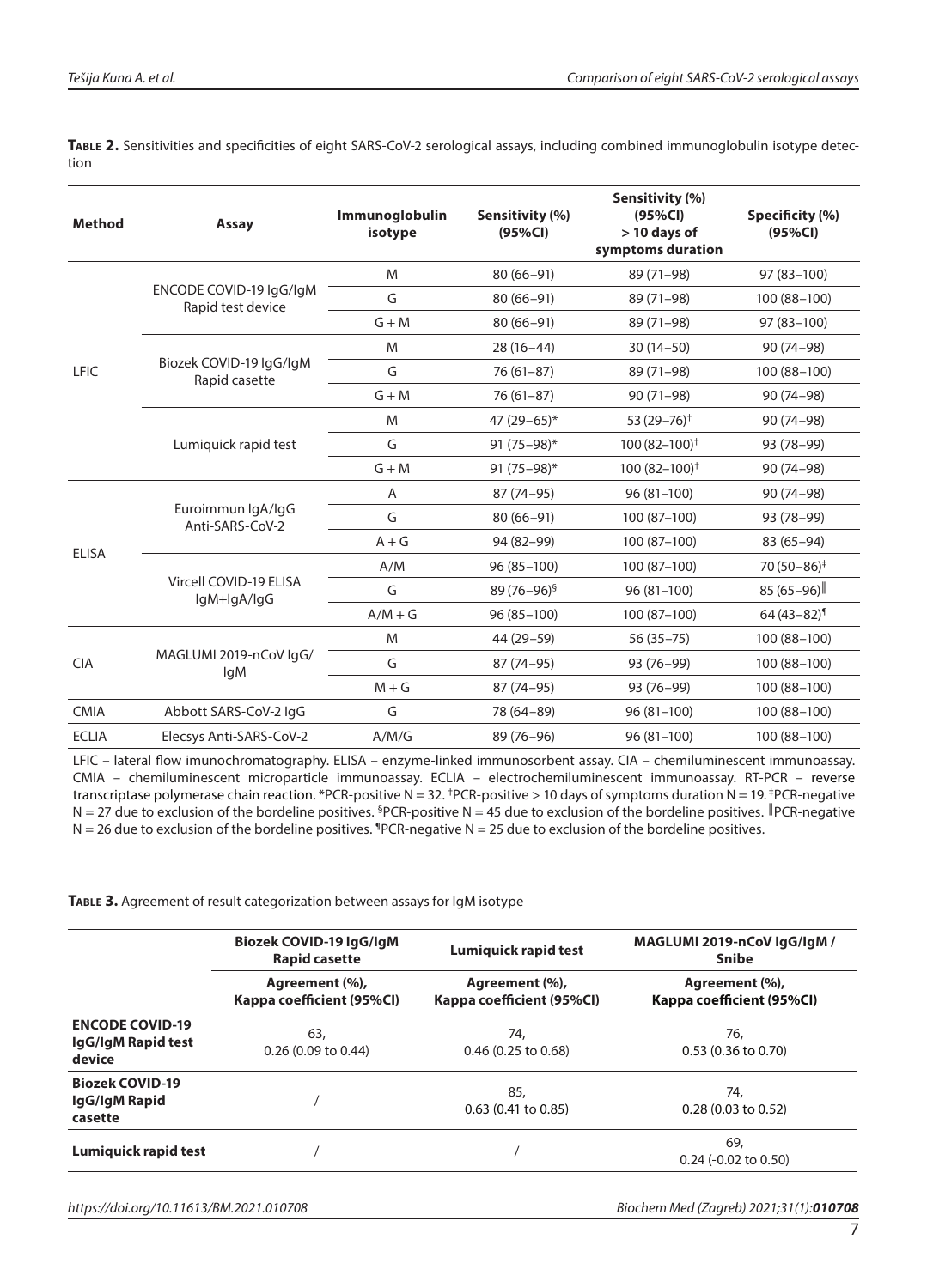|                                                                   | <b>Biozek</b><br>COVID-19 IgG/<br><b>IgM Rapid</b><br>cassette | Lumiquick<br>rapid test                                     | <b>MAGLUMI</b><br>2019-nCoV lgG/<br><b>IgM Snibe</b> | <b>Euroimmun</b><br>lgA/lgG<br>Anti-SARS-CoV-2 | <b>Vircell</b><br><b>COVID-19 ELISA</b><br>IgM+IgA/IgG | <b>Abbott</b><br>SARS-CoV-2<br>lgG<br>Agreement (%),<br>Kappa<br>coefficient<br>(95%CI) |  |
|-------------------------------------------------------------------|----------------------------------------------------------------|-------------------------------------------------------------|------------------------------------------------------|------------------------------------------------|--------------------------------------------------------|-----------------------------------------------------------------------------------------|--|
|                                                                   | Agreement (%),<br>Kappa<br>coefficient<br>(95%CI)              | <b>Agreement</b><br>(%),<br>Kappa<br>coefficient<br>(95%CI) | Agreement (%),<br>Kappa<br>coefficient<br>(95%CI)    | Agreement (%),<br>Kappa coefficient<br>(95%CI) | Agreement (%),<br>Kappa<br>coefficient<br>(95%CI)      |                                                                                         |  |
| <b>ENCODE</b><br>COVID-19 lgG/<br><b>IgM Rapid test</b><br>device | 90,<br>0.79 (0.65 to 0.93)                                     | 90,<br>0.81 (0.66 to<br>0.95)                               | 96.<br>0.92 (0.83 to<br>1.00                         | 90.<br>0.79 (0.65 to<br>0.93)                  | 90.<br>0.80 (0.66 to<br>0.94)                          | 93,<br>0.87 (0.76 to<br>0.98                                                            |  |
| <b>Biozek COVID-19</b><br>IgG/IgM Rapid<br>cassette               |                                                                | 92,<br>0.84 (0.71 to<br>0.97)                               | 91,<br>0.82 (0.69 to<br>0.95)                        | 90.<br>0.79 (0.65 to 0.93)                     | 86,<br>0.72 (0.57 to<br>(0.88)                         | 91.<br>0.82 (0.69 to<br>0.95)                                                           |  |
| Lumiquick rapid<br>test                                           |                                                                |                                                             | 95,<br>0.90 (0.80 to<br>1.00)                        | 89,<br>0.77 (0.62 to 0.93)                     | 88,<br>0.75 (0.58 to<br>0.92)                          | 89.<br>0.77 (0.62 to<br>0.93)                                                           |  |
| <b>MAGLUMI</b><br>2019-nCoV IgG/<br><b>IgM Snibe</b>              |                                                                |                                                             |                                                      | 88,<br>0.76 (0.62 to 0.91)                     | 90.<br>0.80 (0.66 to<br>0.94)                          | 92,<br>0.84 (0.72 to<br>0.96)                                                           |  |
| <b>Euroimmun</b><br>lgA/lgG<br>Anti-SARS-CoV-2                    |                                                                |                                                             |                                                      |                                                | 87.<br>0.74 (0.58 to<br>0.90)                          | 93,<br>0.87 (0.76 to<br>0.98)                                                           |  |
| <b>Vircell COVID-19</b><br>ELISA IgM+IgA/<br>lgG                  |                                                                |                                                             |                                                      |                                                |                                                        | 89.<br>0.77 (0.63 to<br>0.92)                                                           |  |

**Table 4.** Agreement of result categorization between assays for IgG isotype

tients with symptoms duration > 10 days were considered (Table 5). This especially refers to IgM, yet still significantly lower than  $\mathsf{I}$  qA (P = 0.029).

To check if there is any added value of combined measurement of the markers of the acute and late phase of infection we included the Elecsys Anti-SARS-CoV-2 method in the pairwise comparison of ROC curves for IgG methods and did not observe any significant difference in the AUCs both for the whole RT-PCR-positive group (P values from 0.140 to 0.605) as well as for the group with  $> 10$  days of symptoms duration (P values from 0.345 to 0.756).

Application of ROC analysis provided cut-offs improved diagnostic accuracy for assays: a) MAGLU-MI 2019-nCoV IgM enabled detection of 7 more RT-PCR-positive patients irrespective of symptoms duration and 5 in the group with  $> 10$  days of symptoms duration, without diminishing the spec-

ificity of the test; b) Euroimmun Anti-SARS-CoV-2 ELISA IgG change in cut-off nullifies the number of false positives to the detriment of the one falsenegative case, irrespective of symptoms duration; c) Vircell COVID-19 IgG nullifies false positives without the change of sensitivity in the group with > 10 days of symptoms duration.

## **Discussion**

We aimed to compare diagnostic efficacy for detection of SARS-CoV-2 antibodies of eight commercially available serological assays of different formats. Our results confirmed the general poor utility of serological tests if performed in a period less than 10 days from the onset of the symptoms. The high variability between results of IgM assays was obtained, while the results for IgG showed good agreement and high diagnostic accuracy, es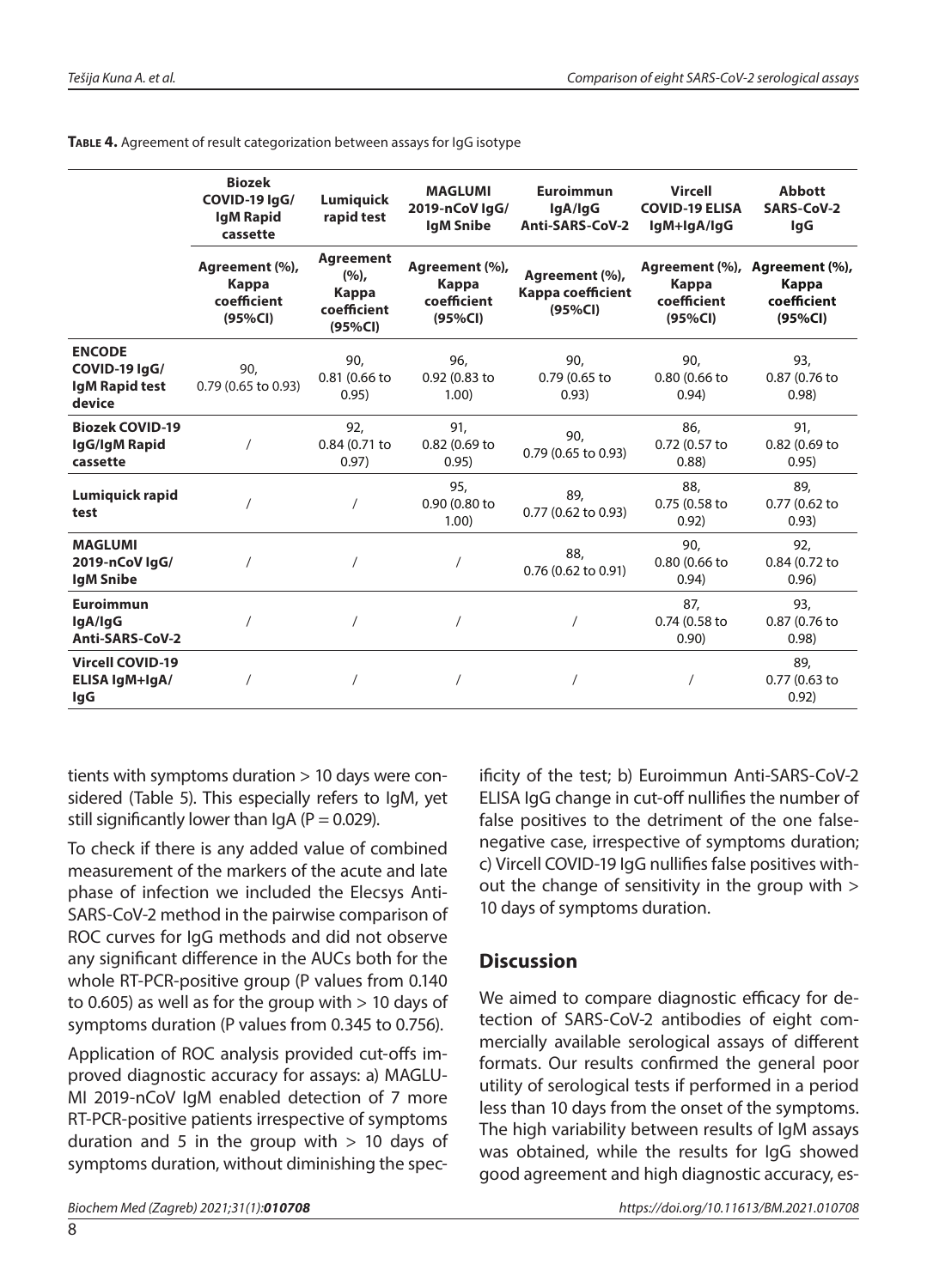**Table 5.** Receiver operating characteristic (ROC) analysis for methods measuring SARS CoV-2 IgG, IgA and IgM isotype, combination of IgA and IgM isotypes, and total antibodies

| <b>Method</b>                                            | <b>Symptom</b><br>duration<br><b>AUC (95%CI)</b><br>(days) |                     | Sensitivity %<br>(95%CI) | <b>Specificity</b> %<br>(95%CI) | <b>Optimal</b><br>cut-off | <b>Manufacturer</b><br>cut off (units) |  |  |  |  |
|----------------------------------------------------------|------------------------------------------------------------|---------------------|--------------------------|---------------------------------|---------------------------|----------------------------------------|--|--|--|--|
| <b>SARS CoV-2 IgG isotype</b>                            |                                                            |                     |                          |                                 |                           |                                        |  |  |  |  |
| Abbott                                                   | $1 - 30^*$                                                 | $0.96(0.89 - 0.99)$ | $85(71-94)$              | 97 (83-100)                     | > 0.4                     | $\geq 1.4$ (R)                         |  |  |  |  |
| SARS-CoV-2                                               | >10                                                        | $0.99(0.93 - 1.00)$ | $96(81-100)$             | 100 (88-100)                    | > 0.7                     |                                        |  |  |  |  |
| Euroimmun                                                | $1 - 30$                                                   | $0.90(0.81 - 0.96)$ | 78 (64-89)               | 100 (88-100)                    | > 1.3                     | $\geq$ 1.1 (R)                         |  |  |  |  |
| Anti-SARS-CoV-2                                          | >10                                                        | $1.00(0.93 - 1.00)$ | $96(81-100)$             | 100 (88-100)                    | > 1.3                     |                                        |  |  |  |  |
| Vircell COVID-19                                         | $1 - 30$                                                   | $0.93(0.85 - 0.98)$ | 84 (71-94)               | 100 (87-100)                    | >11.5                     | $> 6.0$ (Al)                           |  |  |  |  |
|                                                          | >10                                                        | $0.99(0.91 - 1.00)$ | 96 (81-100)              | 100 (87-100)                    | >11.5                     |                                        |  |  |  |  |
| MAGLUMI 2019-nCoV                                        | $1 - 30$                                                   | $0.96(0.89 - 0.99)$ | $87(74-95)$              | 100 (88-100)                    | > 0.6                     | $\geq 1.0$ (AU/mL)                     |  |  |  |  |
|                                                          | >10                                                        | $1.00(0.93 - 1.00)$ | 100 (87-100)             | 93 (78-99)                      | > 0.4                     |                                        |  |  |  |  |
| SARS CoV-2 IgA, IgM and combination IgA and IgM isotypes |                                                            |                     |                          |                                 |                           |                                        |  |  |  |  |
| Euroimmun IqA                                            | $1 - 30*$                                                  | $0.94(0.86 - 0.98)$ | $80(66-91)$              | 97 (83-100)                     | > 1.6                     | $\geq$ 1.1 (R)                         |  |  |  |  |
| Anti-SARS-CoV-2                                          | >10                                                        | $0.97(0.89 - 1.00)$ | 93 (76-99)               | 97 (83-100)                     | > 1.6                     |                                        |  |  |  |  |
| MAGLUMI 2019-nCoV IgM                                    | $1 - 30$                                                   | $0.76(0.65 - 0.85)$ | $59(43-73)$              | 100 (88-100)                    | > 0.6                     | $\geq 1.0$ (AU/mL)                     |  |  |  |  |
|                                                          | >10                                                        | $0.85(0.73 - 0.93)$ | 74 (54-89)               | 100 (88-100)                    | > 0.6                     |                                        |  |  |  |  |
|                                                          | $1 - 30$                                                   | $0.94(0.86 - 0.98)$ | $80(66-91)$              | 100 (87-100)                    | > 14.1                    | $> 8.0$ (Al)                           |  |  |  |  |
| Vircell COVID-19 IgM + IgA                               | >10                                                        | $0.99(0.92 - 1.00)$ | 100 (87-100)             | 89 (71-98)                      | > 10.3                    |                                        |  |  |  |  |
| <b>SARS CoV-2 total antibodies</b>                       |                                                            |                     |                          |                                 |                           |                                        |  |  |  |  |
| Roche Elecsys                                            | $1 - 30$                                                   | $0.95(0.88 - 0.99)$ | 94 (82-99)               | 97 (83-100)                     | > 0.2                     | $\geq$ 1.0 (COI)                       |  |  |  |  |
| Anti-SARS-CoV-2 total<br>antibodies                      | >10                                                        | $1.00(0.94 - 1.00)$ | 100 (87-100)             | 97 (83-100)                     |                           |                                        |  |  |  |  |

\*duration of symptoms in our PCR-positive group was 3–30 days but the group includes also asymptomatic individuals 1 day after the RT-PCR confirmation. AUC – area under the curve. R – ratio. AI – Antibody index. AU – arbitrary units. COI – cut-off index.

pecially after 10 days of symptoms onset. Low sensitivity of IgM isotype for one of the tested rapid devices pointed out the necessity for verification of the test before the use in patient care.

Implementation of SARS-CoV-2 IgM and/or IgA detection as a marker of an early immune response has been suggested as an additional diagnostic tool to RT-PCR test in patients with symptoms highly suggestive of COVID-19 infection but with negative RT-PCR test (18,19). To warrant this role, such a marker has to have a high sensitivity in the early disease phase in order not to miss potentially infective individuals. On our RT-PCR-positive group, IgM showed generally lower sensitivity in comparison to IgG of the same manufacturer, irrespective of symptoms duration. The exception is ENCODE COVID-19 Rapid test device for which IgM had the same sensitivity as IgG, and it was higher in comparison to other IgM assays. For this particular assay, sensitivities for both IgM and IgG obtained in our study group were very similar to those reported from the recent study (20). Similarly, sensitivities for IgA and IgG Euroimmun ELISA and IgM and IgG Maglumi CLIA in patients with > 10 days of symptoms duration are close to the sensitivities reported by other authors (6,10,11). In comparison to other assays, sensitivity for IgM Biozek COVID-19 LFIC assay was very low irrespective of symptoms duration. Similarly, Rudolf *et al.* also obtained a very low sensitivity of 19% (95%CI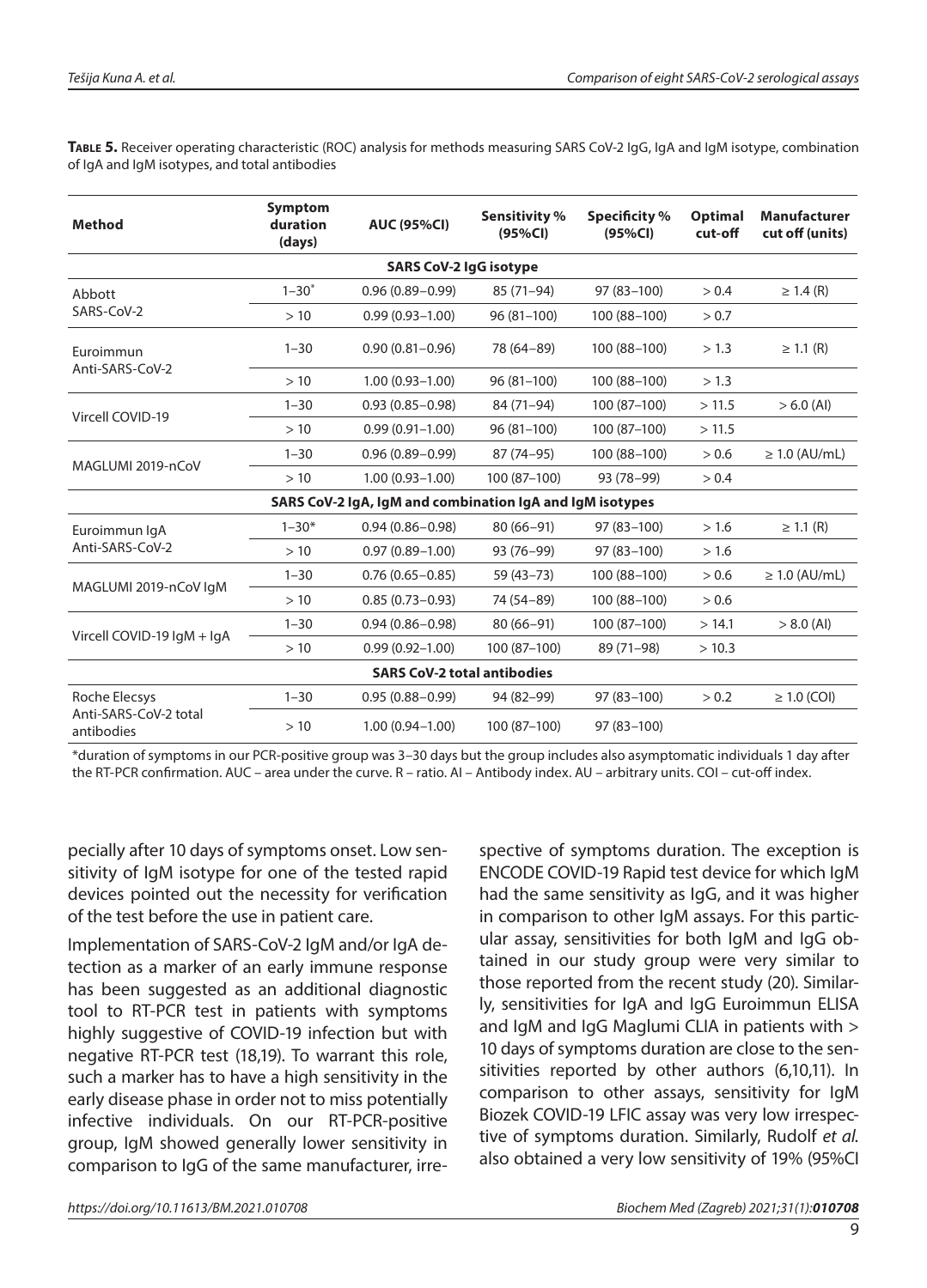12–28) for Biozek IgM for the post-symptom period of 7–28 days (21). The sensitivity of a serological test is influenced by several factors including antigen origin, antigen coating density, and serum dilution as well as observer visual error effect in the case of LFIC methods (22). The manufacturers did not specify antigen origin for either of the tested LFIC assays but sensitivity for IgG Biozek COVID-19 LFIC assay was comparable to all other tests so it is unlikely that the antigen origin could be the reason for exceptionally low sensitivity of IgM isotype. Also, the observer error effect was set to a minimum. Therefore, we speculate that employed serum dilution with sample buffer in relation to antigen coating density in Biozek COVID-19 LFIC assay may not be optimal for the detection of antibodies of IgM isotype.

Within our RT-PCR-positive group, there was no case with isolated IgM positivity detected with any of the tested assays. This observation, although noticed on the small study population, together with lower specificity of IgM obtained in comparison to IgG in LFIC assays, which is in line with the recent report highlighted the limited utility of IgM isotype detection in the acute SARS-CoV-2 infection (23). On the contrary, IgA showed better sensitivity in comparison to IgG when the whole RT-PCR-positive group was taken into consideration owing to the higher rate of positivity in the subgroup with < 10 days of symptoms duration. Within this subgroup, isolated positivity of IgA was detected in 6/18 (0.40) patients with the duration of the symptoms ranging from 4 to 9 days and in 2 asymptomatic patients tested 1 day after the RT-PCR-test. Additionally, the sensitivity of IgA rose to 96% after 10 days of symptoms, which confirmed the result from the recent study according to which IgA antibody can be reliably detected one week after the RT-PCR-confirmed SARS-CoV-2 infection (24). Higher diagnostic accuracy of IgA in comparison to IgM in our study was further confirmed with the lack of added value of combined detection of IgA and IgM in comparison to IgA alone in spite the fact that the assay which detects a combination of the isotypes employs whole inactivated antigen while the other assay employs S1 only. The use of serological markers in the acute

phase of infection is overweighted with the high variability of the time of seroconversion as well as the magnitude of the immune response, which is associated with the disease severity (22). The high rate of false-negative results in the phase of the disease when patients are most infectious limits the role of serological analysis in diagnosing the acute infection (25). Testing for SARS-CoV-2 antibodies is more likely to be useful for determination of seroprevalence in population and identification of highly reactive potential human donors of convalescent plasma for therapeutic use (26,27). SARS-CoV-2 IgG antibodies which mostly appear after 10 to 14 days and lasts longer than IgM or IgA, fit this role. From the intended potential use, it is clear that such a serological test should have a high specificity with a minimal rate of false positives.

In this study, specificity  $<$  95% was obtained for IgM Biozek LFIC assay (90%), Euroimmun IgA (90%) and IgG (93%) and especially low for Vircell (IgM + IgA 70% and IgG 85%). Manufacturer declaration regarding the crossreactivity study is given for both ELISA as well as for chemiluminescent assays but not for LFIC assays. For Euroimmun IgA and IgG assays, crossreactivity was examined for other coronaviruses, and pronounced crossreactivity was declared only with SARS-CoV-1. However, Charlton *et al.* obtained crossreactivity for Euroimmun assay with Parainfluenza virus (both IgA and IgG) and endemic coronaviruses 229E, NL63, and OC43 (IgA, only) (14). In the same study, no crossreactivity was observed for Abbott and Roche assays which are in line with 100% specificity for assays determined in our study. Crossreactivity examined by the manufacturer of the Vircell ELISA assay was performed on a small number of samples and did not include other coronaviruses, and yet confirmed some crossreactivity for  $IgM + IgA$  but none for IgG assay.

Diagnostic accuracy of the ELISA and chemiluminescence IgG assays did not significantly differ, including the Elecsys Anti-SARS-CoV-2 total antibodies assay which indicates the low added value of combined measurement of Ig isotypes in comparison to IgG, only. However, the number of RT-PCRpositive cases with symptoms duration less than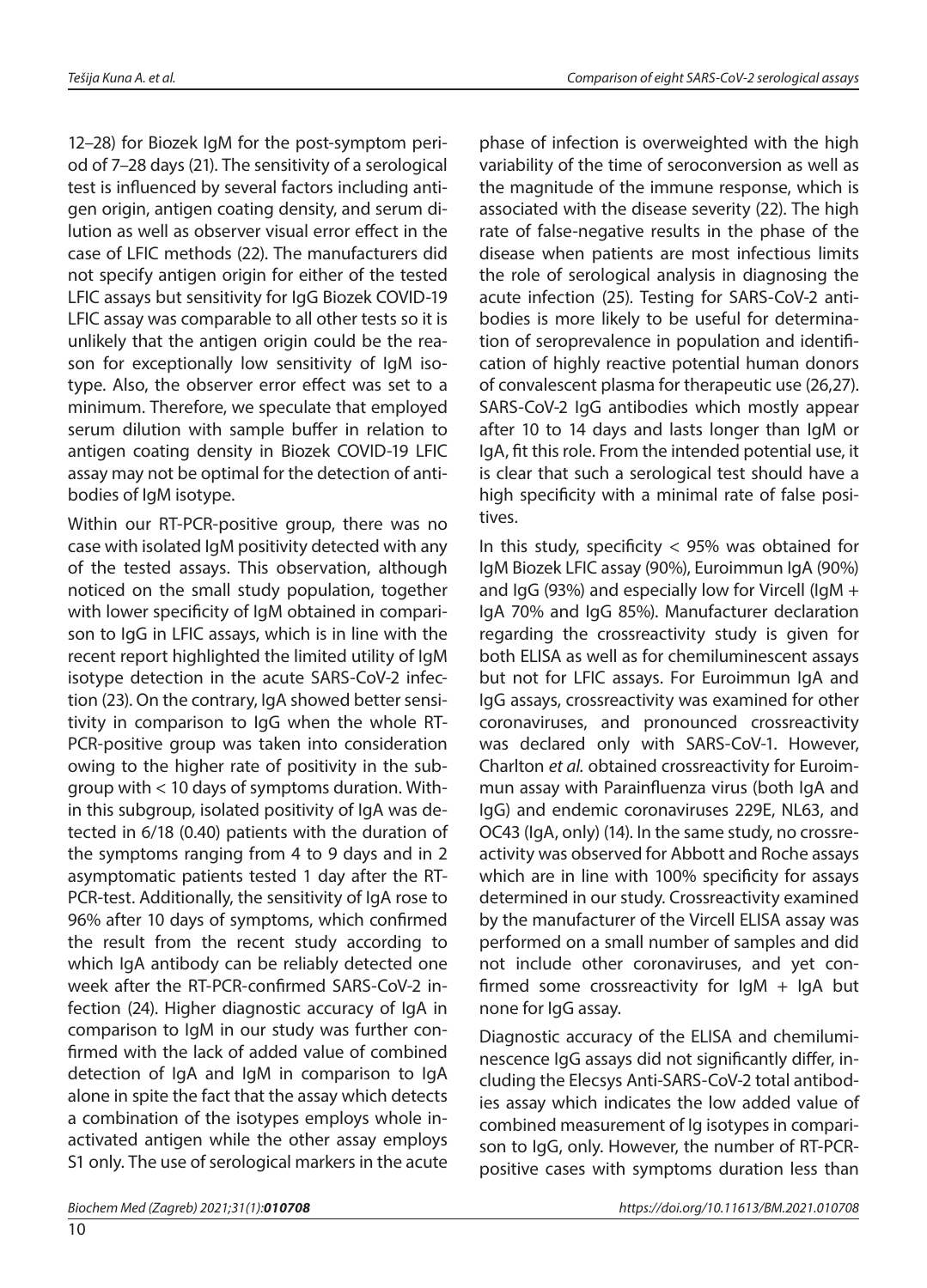10 days included in our study is too small to assert this firmly.

It is worth noting that among 10 of our asymptomatic individuals sampled 1 day after RT-PCR confirmation, none was negative with all tests, and surprisingly, most of them were positive for both IgA/M and IgG with more than at least two tests of different formats.

Obtained sensitivities and specificities for five out of eight accompassed assays are similar to those declared by the manufacturers, taking into account the slight differences in the time from the onset of symptoms used for testing. Significant discrepancies were obtained for IgM isotype in two LFIC assays (Biozek and Lumiquick) and Maglumi CLIA assay. However, the time from symptoms onset used by these manufacturers for evaluation of sensitivities and specificities is unknown and can have a huge impact on comparability with our results.

Comparison of IgG serological assays in our study confirmed a low level of variability between different assays (including rapid tests), despite the differences in employed antigenic targets (S1 only, N only, or combination of both). On the contrary, variability between results of the IgM assays was high with only one acceptable agreement (between two rapid tests) according to the rule that kappa coefficient < 0.60 indicates inadequate agreement between methods to be equally employed in clinical laboratory practice (16). The low agreement between IgM assays could be attributed to the above-mentioned cross-reactivity of SARS-CoV-2 IgM with other viruses which is unknown data for the rapid tests included in the study. Also, the impact of the rheumatoid factor (RF) as the common cause of cross reactivity is mostly unknown for rapid tests.

Improvement of diagnostic performance with the acceptance of ROC analysis provided cut-offs for some assays pointed out the importance of the verification of manufacturer-provided cut-off values on the local population. The choice of the cutoff is highly dependent on the intended use of the assay with the imperative for a minimum of falsepositives for detection of the acquired immunity (27). Also, the results of our study suggest that the choice of the cut-off might be related to the time from the symptoms onset or RT-PCR test for asymptomatic individuals.

Despite the prejudices of the unreliability of SARS-CoV-2 rapid serological tests, the results of our study showed that the reliability is manufacturerdependent. LFIC assay format is easy to handle but the important drawback of this technology is the high impact of the test performer on the result, including the manipulation with the sample and buffer and, most important, the interpretation of the faint bands. Although we tried to minimize the bias in interpretation, significant discrepancies between manufacturer declared sensitivities and those obtained in our study for two LFIC assays could be partly attributed to this problem.

Advantages of rapid assays are easy handling, no need for extra instrumentation, low volume of sample, the possibility of the whole blood application, and fast results. On the other hand, advantages of conventional assays are automation, avoidance of the prolonged exposure to biological material, available quality control that assures batch-to-batch reproducibility and results that are not prone to subjective interpretation. Numeric results could provide added value in the assessment of the intensity of the immunologic response and also allow the adjustment of the cut-off according to ROC analysis performed on the representative population.

The strengths of this study are related to the experimental design and effort to compare eight differently designed assays (rapid and conventional, manually and fully automatic). The majority of studies presented sensitivities and specificities of different SARS-CoV-2 serological assays while our study additionally evaluates the agreement of the results between tested assays.

Although this is not the first study that compares several different serological SARS-CoV-2 assay methods, to the best of our knowledge, Lumiquick IgG/IgM and Biozek IgG/IgM as rapid assays and Vircell IgM+IgA/IgG as an ELISA method were not previously compared to other assays included in this study.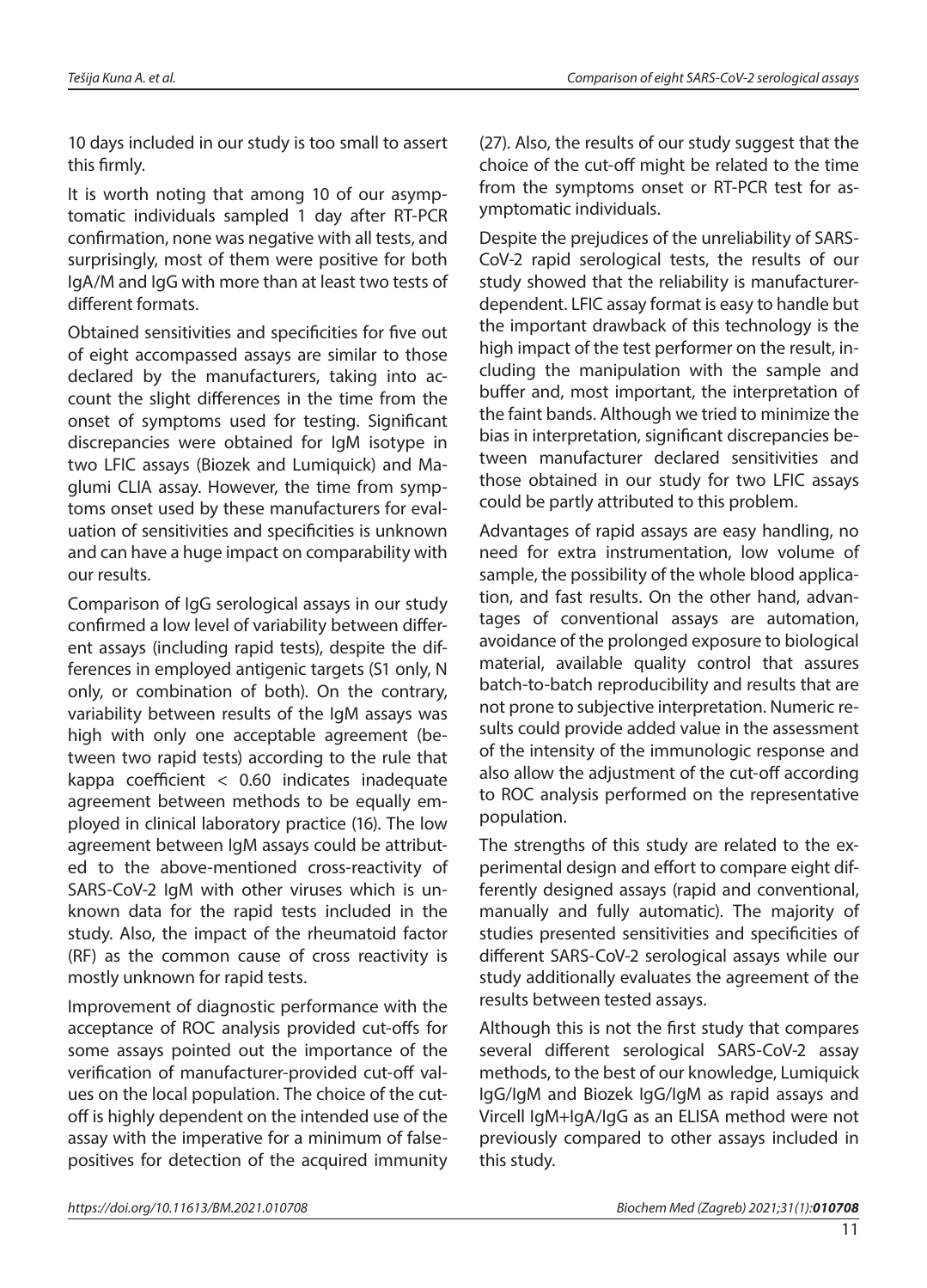The low number of participants, especially those with a duration of the symptoms less than 10 days is the limitation of the study. Additionally, to determine the specificity of the SARS-CoV-2 serological assay, the use of prepandemic samples would be the most correct approach.

In conclusion, our study confirmed that the selection of the appropriate time-frame for testing is crucial for the proper investigation of immunity, which can be very challenging among asymptomatic persons. There is high variability between IgM SARS CoV-2 serological assays independently of the assay format. On the contrary, IgG assays showed moderate to perfect agreement. We observed a higher diagnostic accuracy of IgA in comparison to IgM SARS CoV-2 serological assays.

#### **Acknowledgments**

The authors thank Ph.D. Lovorka Đerek (the Head of the Clinical Department of Laboratory Diagnostics at University Hospital Dubrava, Zagreb, Croatia) who was a coordinator in samples distribution. The manufacturer's representatives provided inkind support assuring test kits for the evaluation but had no role in directing the study or influencing the study outcome.

#### **Potential conflict of interest**

None declared.

#### **References**

- *1. FACT SHEET COVID-19 disease (SARS-CoV-2 virus), 15 May 2020, version 4. Scientific information on COVID-19. Available at: [https://covid-19.sciensano.be/fr/covid-19-informati](https://covid-19.sciensano.be/fr/covid-19-informations-generales)[ons-generales.](https://covid-19.sciensano.be/fr/covid-19-informations-generales) Accessed June 6th 2020.*
- *2. Zhou P, Yang X-L, Wang X-G, Hu B, Zhang L, Zhang W, et al. A pneumonia outbreak associated with a new coronavirus of probable bat origin. Nature. 2020;579:270-3. [https://doi.](https://doi.org/10.1038/s41586-020-2012-7) [org/10.1038/s41586-020-2012-7](https://doi.org/10.1038/s41586-020-2012-7)*
- *3. Gorbalenya AE, Baker SC, Baric RS, de Groot RJ, Drosten C, Gulyaeva AA, et al. The species Severe acute respiratory syndrome-related coronavirus: classifying 2019-nCoV and naming it SARS-CoV-2. Nat Microbiol. 2020;5:536-44. [https://](https://doi.org/10.1038/s41564-020-0695-z) [doi.org/10.1038/s41564-020-0695-z](https://doi.org/10.1038/s41564-020-0695-z)*
- *4. Infantino M, Damiani A, Gobbi F, Grossi V, Lari B, Macchia D, et al. Serological Assays for SARS-CoV-2 Infectious Disease: Benefits, Limitations and Perspectives. Isr Med Assoc J. 2020;22:203-10.*
- *5. Xiao SY, Wu Y, Liu H. Evolving status of the 2019 novel coronavirus infection: Proposal of conventional serologic assays for disease diagnosis and infection monitoring. J Med Virol. 2020;92:464-7.<https://doi.org/10.1002/jmv.25702>*
- *6. Padoan A, Cosma C, Sciacovelli L, Faggian D, Plebani M. Analytical performances of a chemiluminescence immunoassay for SARS-CoV-2 IgM/IgG and antibody kinetics. Clin Chem Lab Med. 2020;58:1081–8. [https://doi.org/10.1515/](https://doi.org/10.1515/cclm-2020-0443) [cclm-2020-0443](https://doi.org/10.1515/cclm-2020-0443)*
- *7. European Centre for Disease Prevention and Control. Diagnostic testing and screening for SARS-CoV-2. Available at: [https://www.ecdc.europa.eu/en/covid-19/latest-evidence/](https://www.ecdc.europa.eu/en/covid-19/latest-evidence/diagnostic-testing) [diagnostic-testing](https://www.ecdc.europa.eu/en/covid-19/latest-evidence/diagnostic-testing). Accessed November 6th 2020.*
- *8. Amanat F, Stadlbauer D, Strohmeier S, Nguyen THO, Chromikova V, McMahon M, et al. A serological assay to detect SARS-CoV-2 seroconversion in humans. Nat Med.*

*2020;26:1033-6. [https://doi.org/10.1038/s41591-020-0913-](https://doi.org/10.1038/s41591-020-0913-5) [5](https://doi.org/10.1038/s41591-020-0913-5)* 

- *9. Health Information and Quality Authority (HIQA). Evidence summary of the immune response following infection with SARS-CoV-2 (v2.0). Available at: [https://www.hiqa.ie/re](https://www.hiqa.ie/reports-and-publications/health-technology%20assessment/evidence-summary-immunity-response-following)[ports-and-publications/health-technology assessment/evi](https://www.hiqa.ie/reports-and-publications/health-technology%20assessment/evidence-summary-immunity-response-following)[dence-summary-immunity-response-following.](https://www.hiqa.ie/reports-and-publications/health-technology%20assessment/evidence-summary-immunity-response-following) Accessed July 29th 2020.*
- *10. Lippi G, Salvagno GL, Pegoraro M, Militello V, Caloi C, Peretti A, et al. Assessment of immune response to SARS-CoV-2 with fully automated MAGLUMI 2019-nCoV IgG and IgM chemiluminescence immunoassays. Clin Chem Lab Med. 2020;58:1156–9. <https://doi.org/10.1515/cclm-2020-0473>*
- *11. Tré-Hardy M, Wilmet A, Beukinga I, Dogné JM, Douxfils J, Blairon L. Validation of a chemiluminescent assay for specific SARS-CoV-2 antibody. Clin Chem Lab Med. 2020;58:1357- 64. <https://doi.org/10.1515/cclm-2020-0594>*
- *12. Egger M, Bundschuh C, Wiesinger K, Gabriel C, Clodi M, Mueller T, et al. Comparison of the Elecsys® Anti-SARS-CoV-2 immunoassay with the EDI™ enzyme linked immunosorbent assays for the detection of SARS-CoV-2 antibodies in human plasma. Clin Chim Acta. 2020;509:18-21. [https://doi.](https://doi.org/10.1016/j.cca.2020.05.049) [org/10.1016/j.cca.2020.05.049](https://doi.org/10.1016/j.cca.2020.05.049)*
- *13. La Marca A, Capuzzo M, Paglia T, Roli L, Trenti T, Nelson SM. Testing for SARS-CoV-2 (COVID-19): a systematic review and clinical guide to molecular and serological in-vitro diagnostic assays. Reprod Biomed Online. 2020;41:483-99. [https://](https://doi.org/10.1016/j.rbmo.2020.06.001) [doi.org/10.1016/j.rbmo.2020.06.001](https://doi.org/10.1016/j.rbmo.2020.06.001)*
- *14. Charlton CL, Kanji JN, Johal K, Bailey A, Plitt SS, MacDonald C, et al. Evaluation of Six Commercial Mid- to High-Volume Antibody and Six Point-of-Care Lateral Flow Assays for Detection of SARS-CoV-2 Antibodies. J Clin Microbiol. 2020;58:e01361-20. https://doi.org/10.1128/JCM.01361-20*